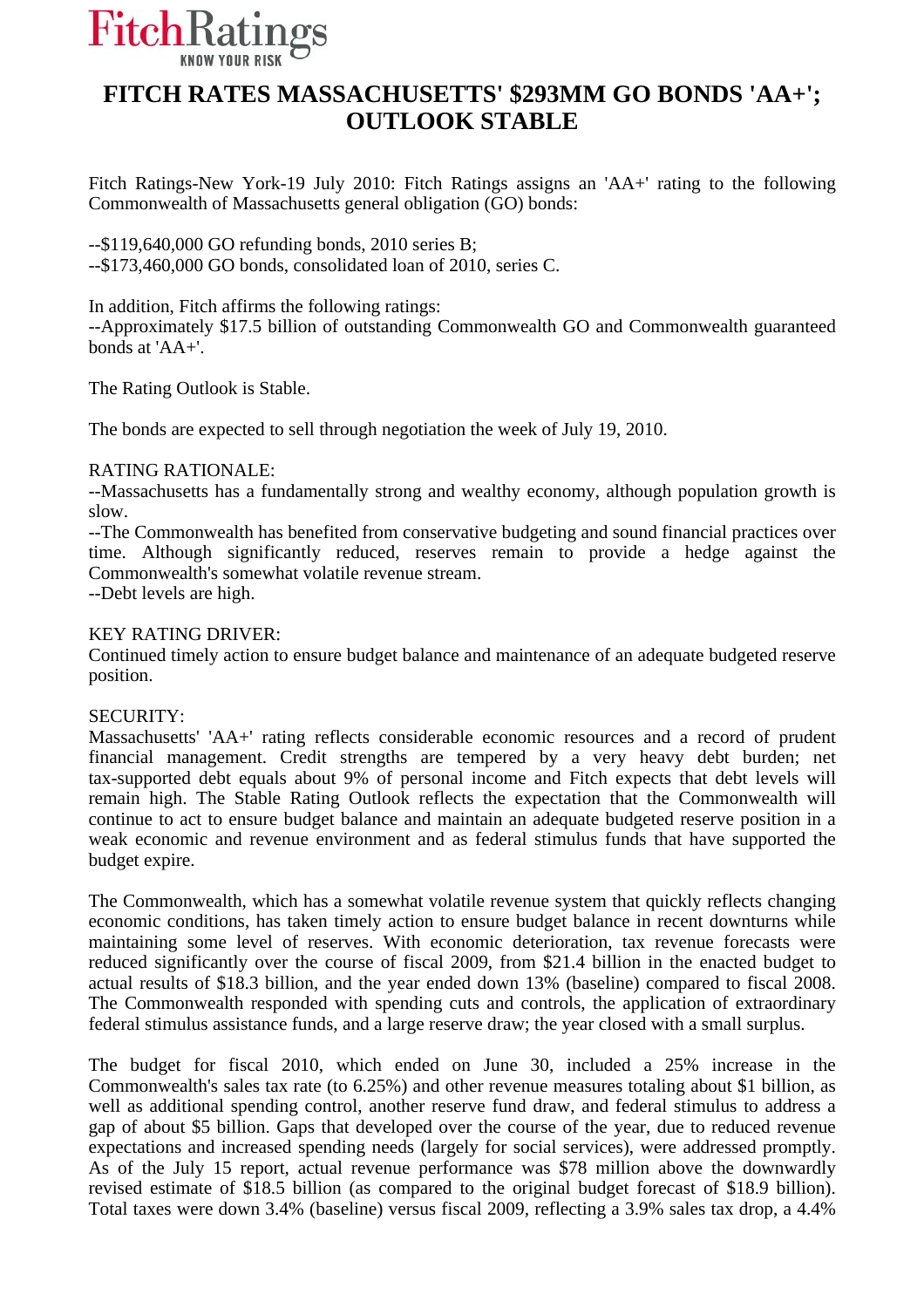personal income tax decline, and a 1.3% corporate and business tax increase. Underperformance in income tax revenues, largely attributable to weaker than expected capital gains-related revenue, was offset by above-forecast returns of the other tax revenues.

The consensus tax revenue forecast for fiscal 2011 assumes baseline growth of 2.5% from fiscal 2010. The executive budget proposal for the year was released in January 2010. The governor's proposal closed an estimated gap of \$2.75 billion, including through a \$175 million reserve fund draw, up to \$300 million from debt restructuring for budget relief, and federal stimulus funds of \$1.4 billion (with more than \$600 million of that from an assumed six-month extension of federal stimulus funds related to the Medicaid program). Following the 25% increase in the sales tax rate that became effective on Aug. 1, 2009, the executive budget did not include any broad-based tax increases. The final budget was generally in line with the governor's proposal, and the current offering implements a portion of the debt restructuring for budget relief. As the extension of federal stimulus funds related to the Medicaid program has not been approved, the enacted budget replaced those funds with additional spending cuts and a reserve fund draw of \$100 million. The estimated fiscal 2011 ending reserve fund balance of \$556 million, although reduced from the peak funding level of \$2.3 billion at the end of fiscal 2007, provides some financial cushion against revenue underperformance or above-budget spending.

The November 2010 ballot will include voter initiatives to reduce the sales tax rate to 3% and reverse the recent expansion of the sales tax to alcoholic beverages, measures that would result in a significant reduction in revenues. If approved by voters, the initiatives become law 30 days after the date of the election but may be subsequently amended or repealed by the legislature. Initiatives in the past to lower or eliminate the personal income tax have failed.

The variability and unpredictability of capital gains-related tax revenue has been a key factor in the volatility of the Commonwealth's overall budget. The fiscal 2011 enacted budget included a new mechanism for budgeting capital gains-related tax revenue that will limit the amount of such revenue that can be included in the Commonwealth's budget going forward, with excesses dedicated to reserve funding. Fitch believes that this change is a budgeting policy improvement.

Massachusetts has a fundamentally strong and wealthy economy, with the third highest personal income per capita in the nation (127% of the U.S.). The Commonwealth experienced among the steepest employment drops in the country during the last recession and, despite registering year-over-year employment gains in every month from July 2004 to September 2008, did not regain its prior peak. Employment began to decline in November 2008 but losses have been below those of the U.S. May 2010 employment was essentially flat to May 2009, compared to a 0.4% loss for the nation; this follows losses of 3.6% and 4.3% for the state and the nation, respectively, in 2009. The Commonwealth's unemployment rate of 9.2% in May 2010 was high for Massachusetts but 95% of the U.S. level. Job losses have been significant across all sectors except for the important education and health services sector, which continues to show solid growth.

Applicable criteria available on Fitch's website at 'www.fitchratings.com' include: --'Tax-Supported Rating Criteria' (Dec. 21, 2009); --'U.S. State Government Tax-Supported Rating Criteria', (Dec. 28, 2009).

Contact: Laura Porter +1-212-908-0575 or Doug Offerman +1-212-908-0889, New York.

Media Relations: Cindy Stoller, New York, Tel: +1 212 908 0526, Email: cindy.stoller@fitchratings.com.

Additional information is available at 'www.fitchratings.com'.

ALL FITCH CREDIT RATINGS ARE SUBJECT TO CERTAIN LIMITATIONS AND DISCLAIMERS. PLEASE READ THESE LIMITATIONS AND DISCLAIMERS BY FOLLOWING THIS THIS EINK: HTTP://FITCHRATINGS.COM/UNDERSTANDINGCREDITRATINGS. IN ADDITION, RATING DEFINITIONS AND THE TERMS OF USE OF SUCH RATINGS ARE AVAILABLE ON THE AGENCY'S PUBLIC WEBSITE 'WWW.FITCHRATINGS.COM'. PUBLISHED